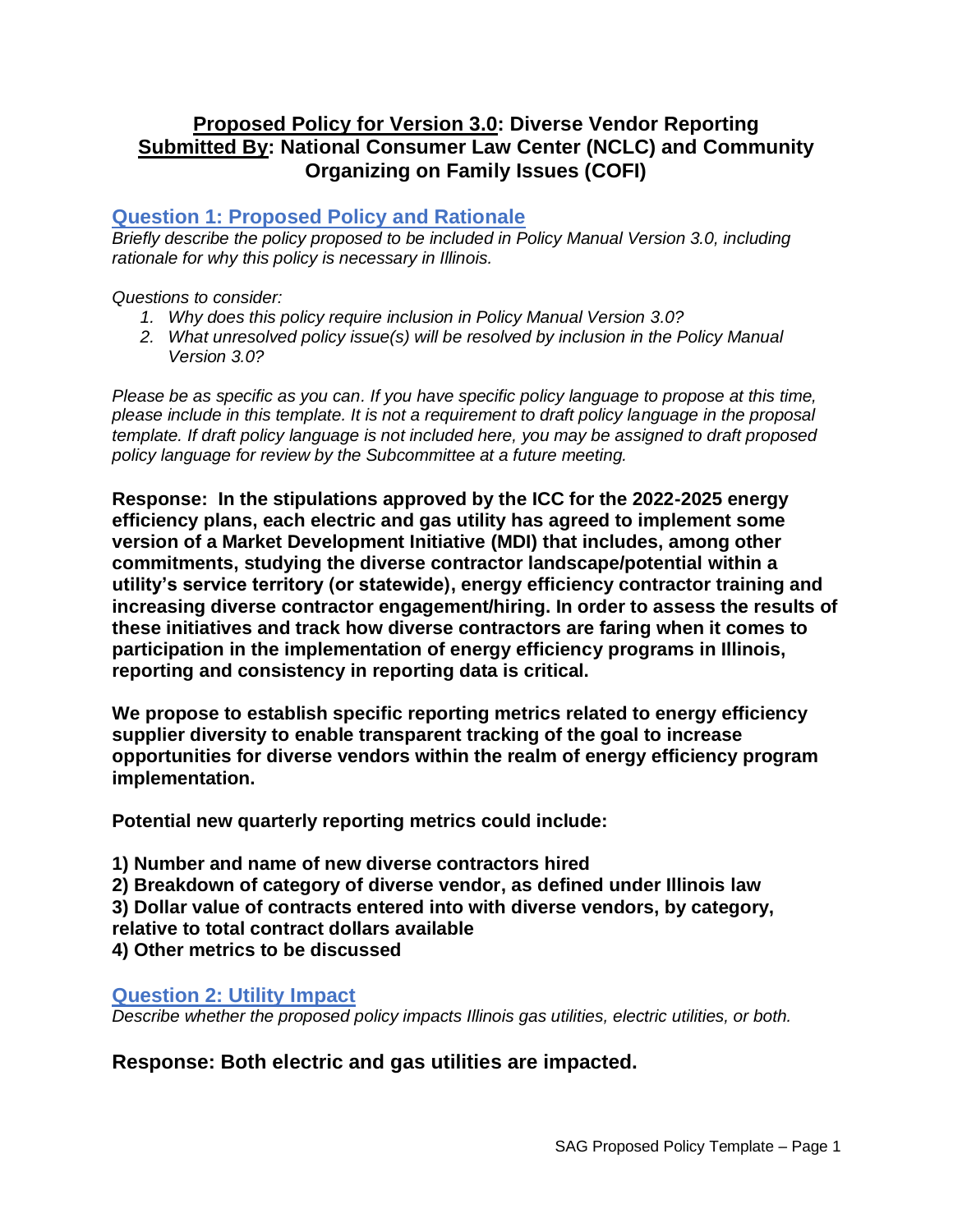# **Question 3: Background Research**

*Provide any background research completed in preparing this template, including source references and links, as applicable.* 

*Questions to consider:*

- *1. Are you aware of other jurisdictions or utilities that address this policy issue?*
- *2. Have any national or regional energy efficiency organizations addressed this policy topic? If so, please provide reports and any other relevant sources.*

**Response: We have not conducted any research on this issue per se, but may have more information to share at the time of discussion of this proposal.**

### **Optional Question 4: Commission Decision**

*Has the Illinois Commerce Commission previously addressed this policy or issue? If so, please provide language and specific citations, including the ICC docket number.*

**Response: Section 5-117 of the Public Utilities Act (Act) provides:**

### **(220 ILCS 5/5-117)**

 **Sec. 5-117. Supplier diversity goals.**

 **(a) The public policy of this State is to collaboratively work with companies that serve Illinois residents to improve their supplier diversity in a non-antagonistic manner.**

 **(b) The Commission shall require all gas, electric, and water companies with at least 100,000 customers under its authority, as well as suppliers of wind energy, solar energy, hydroelectricity, nuclear energy, and any other supplier of energy within this State, to submit an annual report by April 15, 2015 and every April 15 thereafter, in a searchable Adobe PDF format, on all procurement goals and actual spending for female-owned, minority-owned, veteran-owned, and small business enterprises in the previous calendar year. These goals shall be expressed as a percentage of the total work performed by the entity submitting the report, and the actual spending for all female-owned, minority-owned, veteran-owned, and small business enterprises shall also be expressed as a percentage of the total work performed by the entity submitting the report.**

 **(c) Each participating company in its annual report shall include the following information:**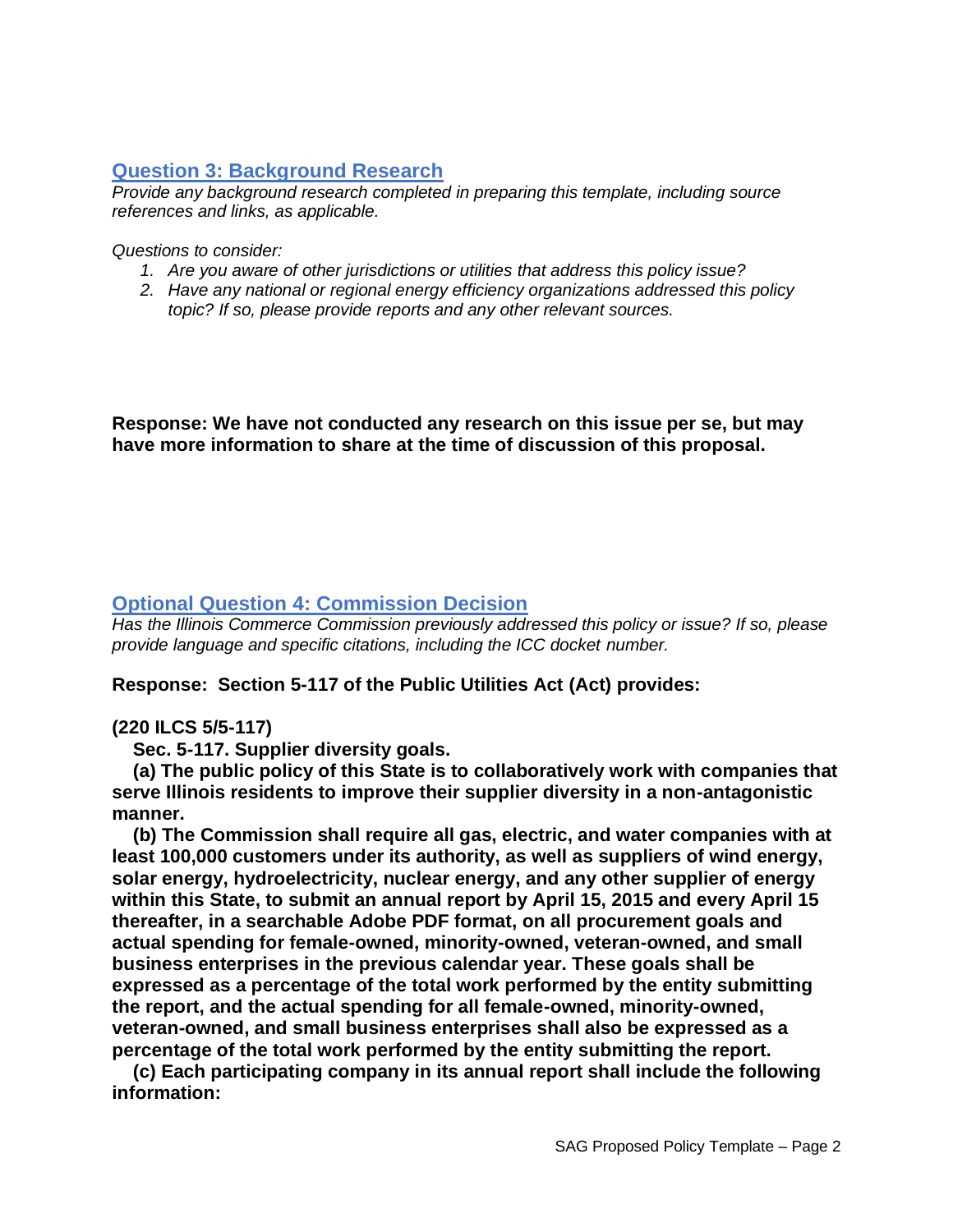**(1) an explanation of the plan for the next year to increase participation;**

 **(2) an explanation of the plan to increase the goals;**

 **(3) the areas of procurement each company shall be actively seeking more participation in the next year;**

 **(4) an outline of the plan to alert and encourage potential vendors in that area to seek business from the company;**

 **(5) an explanation of the challenges faced in finding quality vendors and offer any suggestions for what the Commission could do to be helpful to identify those vendors;**

 **(6) a list of the certifications the company recognizes;**

 **(7) the point of contact for any potential vendor who wishes to do business with the company and explain the process for a vendor to enroll with the company as a minority-owned, women-owned, or veteran-owned company; and**

 **(8) any particular success stories to encourage other companies to emulate best practices.**

 **(d) Each annual report shall include as much State-specific data as possible. If the submitting entity does not submit State-specific data, then the company shall include any national data it does have and explain why it could not submit Statespecific data and how it intends to do so in future reports, if possible.**

 **(e) Each annual report shall include the rules, regulations, and definitions used for the procurement goals in the company's annual report.**

 **(f) The Commission and all participating entities shall hold an annual workshop open to the public in 2015 and every year thereafter on the state of supplier diversity to collaboratively seek solutions to structural impediments to achieving stated goals, including testimony from each participating entity as well as subject matter experts and advocates. The Commission shall publish a database on its website of the point of contact for each participating entity for supplier diversity, along with a list of certifications each company recognizes from the information submitted in each annual report. The Commission shall publish each annual report on its website and shall maintain each annual report for at least 5 years.**

**(Source: P.A. 102-558, eff. 8-20-21; 102-662, eff. 9-15-21; 102-673, eff. 11-30-21.)**

**The annual reports submitted by the utilities under Section 5-117 of the Act do not specifically call out energy efficiency diverse contractor data. The proposed Policy Manual reporting provision would allow utilities, the ICC and stakeholders to track how the aforementioned efforts and commitments to increase diverse contractor spending in the energy efficiency program area is progressing.**

### **Optional Question 5: Statutory Consistency**

*Have you reviewed your proposed policy against applicable Illinois law? Are there any possible conflicts? If so, please explain and provide statutory citation(s).*

**Response: No conflicts are observed with existing state law.**